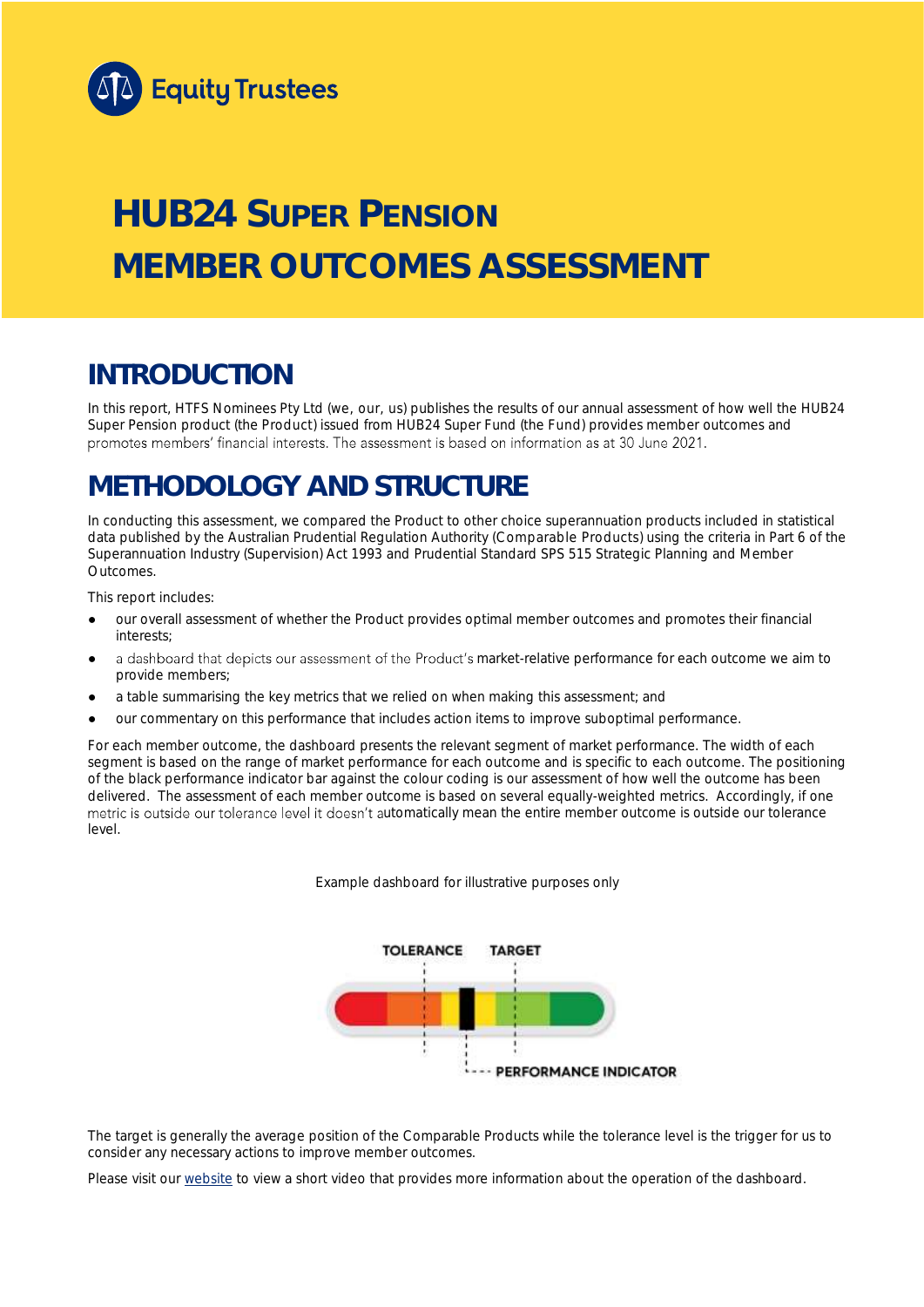## **OVERALL ASSESSMENT**

Having carefully considered the comparisons of the Product with Comparable Products set out in this report, including the dashboards, metrics, commentary, and other relevant information available to us at the time of writing, we have concluded that as a result of the following factors the Product is promoting members' financial interests:

- 1. the fees and costs that affect the return to members are appropriate having regard to their financial interests;
- 2. the options, benefits and facilities offered in the Product are appropriate for members; and
- 3. the scale of the Product and the Fund does not disadvantage members.

## **DASHBOARD**

### **STRATEGIC CONTEXT**

Working together with the Fund's Promoter, HUB24, the Fund's purpose is to make a difference in members' lives by connecting them to innovative solutions that create better outcomes. The strategy for the Fund is focused on continued growth and investment in product and technology solutions that can help members better engage with and grow their superannuation.

To support this purpose, our goals for the Fund are to achieve greater economies of scale to enable ongoing improvements for members, increased member engagement through technology and innovation, and service excellence for members.

The Product is a choice platform product.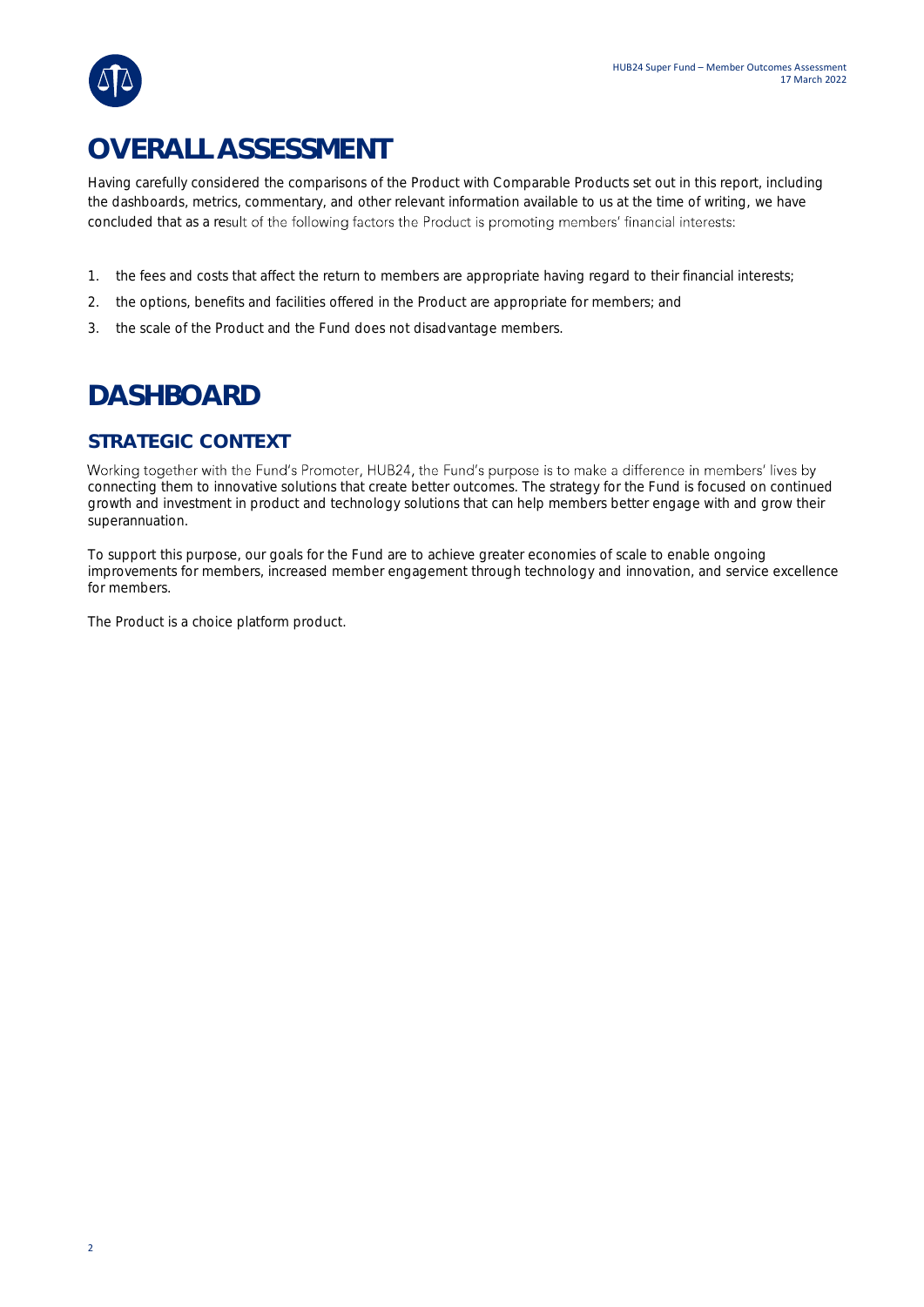

### **INVESTMENT MENU**



#### **Commentary**

We seek to provide members with a range of accessible investments to select from in order to achieve their investment goals and meet their targeted risk profile. The performance indicator measures the range of accessible investments available through the platform.

The performance indicator does not meet our target and is within our tolerance level. No remedial action is required as a result of this assessment.

Therefore, we are comfortable that a sufficient range of accessible investments is available on the platform to enable members to achieve their goals within their targeted risk profile.

## **FEES AND COSTS**



#### Commentary

This table lists the Product's administration fees. Other fees (e.g. transaction and other activity fees) may be payable which are set out in the Product's disclosure documents.

The performance indicator, which does not meet our target and is within our tolerance level, measures administration fees against Comparable Products.

Total fees do not meet our target and are within our tolerance level. No further action is required.

As a result, we are comfortable that fees and costs are consistent with market rates and therefore are appropriate having regard to members' financial interests.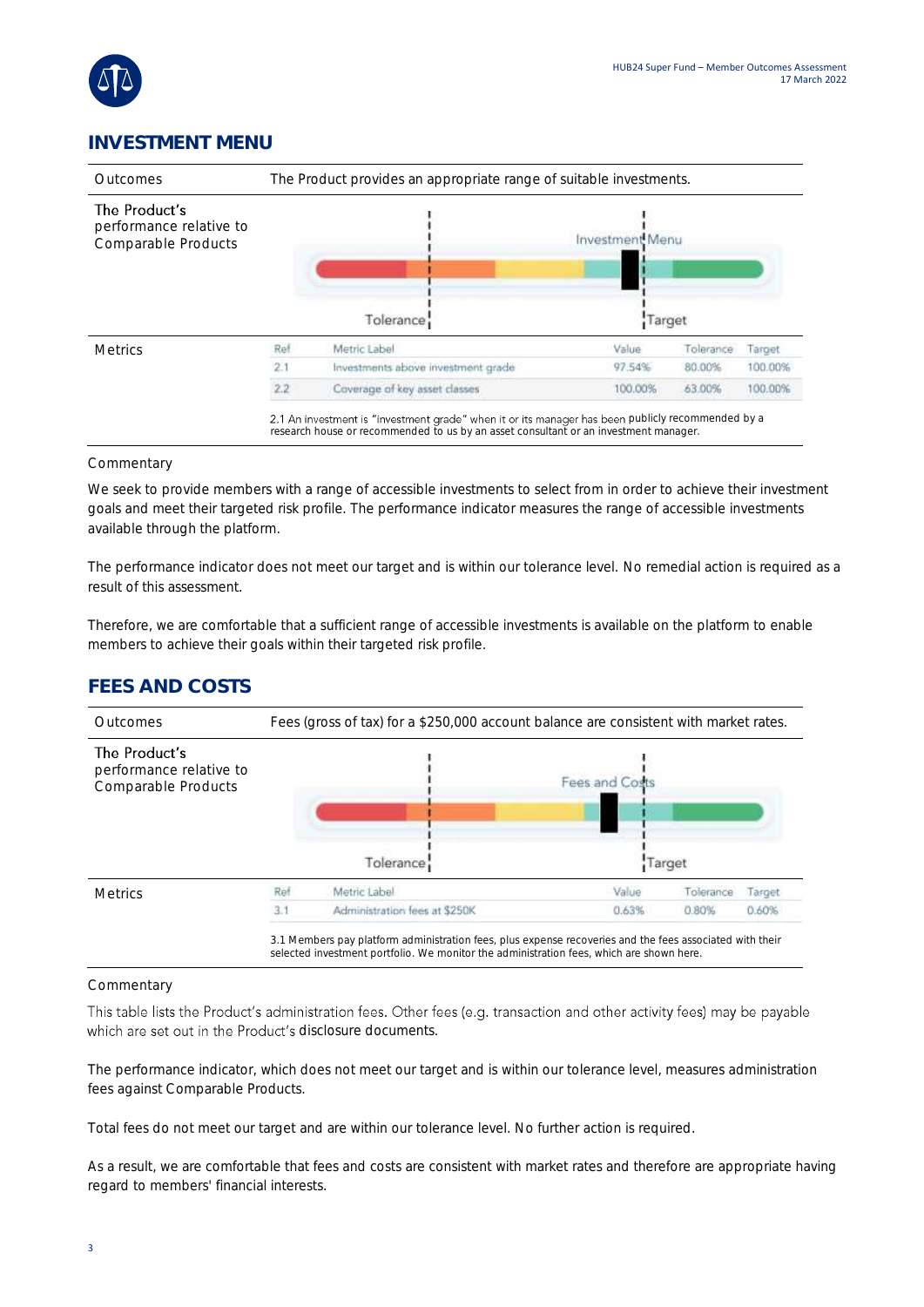

### **MEMBER SERVICES**

| Administration services satisfy member expectations. |                                       |        |                                |        |
|------------------------------------------------------|---------------------------------------|--------|--------------------------------|--------|
|                                                      |                                       |        |                                |        |
|                                                      | Tolerance                             |        |                                |        |
| Ref                                                  | Metric Label                          | Value  | Tolerance                      | Target |
| 7.1                                                  | Administration-related EDR complaints | 0.26   | 4.82                           | 2.07   |
| 7.2                                                  | Service Level Achievement.            | 72.00% | 90.00%                         | 95.00% |
|                                                      |                                       |        | <b>Administration Services</b> | Target |

#### Commentary

The performance indicator measures the delivery of administration services against our service levels.

The performance indicator, which does not meet our target and is within our tolerance level is based on an equal weighting of the above metrics.

Service level achievement (72%) is outside our tolerance level. Although our 5-day service level has not been achieved, benefit payments are generally made within the longer (30-day) timeframe allowed under the superannuation law. We continue to work with HUB 24 to improve service levels in the interests of members.

It is also important to note that the processing of benefit payment transactions can often be delayed due to factors generally outside of our control, such as, the availability of funds required in the Wrap Cash Account to process the transaction. This may have a direct impact on the achievement of our service level.

The number of complaints about administration services that have been made to the Australian Financial Complaints Authority meets our target. No remedial action is required as a result of this assessment.

As a result, we are comfortable that administration services satisfy member expectations because the number of administration related complaints requiring external remediation meets our target, and transactions are being processed in accordance with our service level or the superannuation law. Therefore, we consider the options, benefits and facilities offered in the Product are appropriate for members.